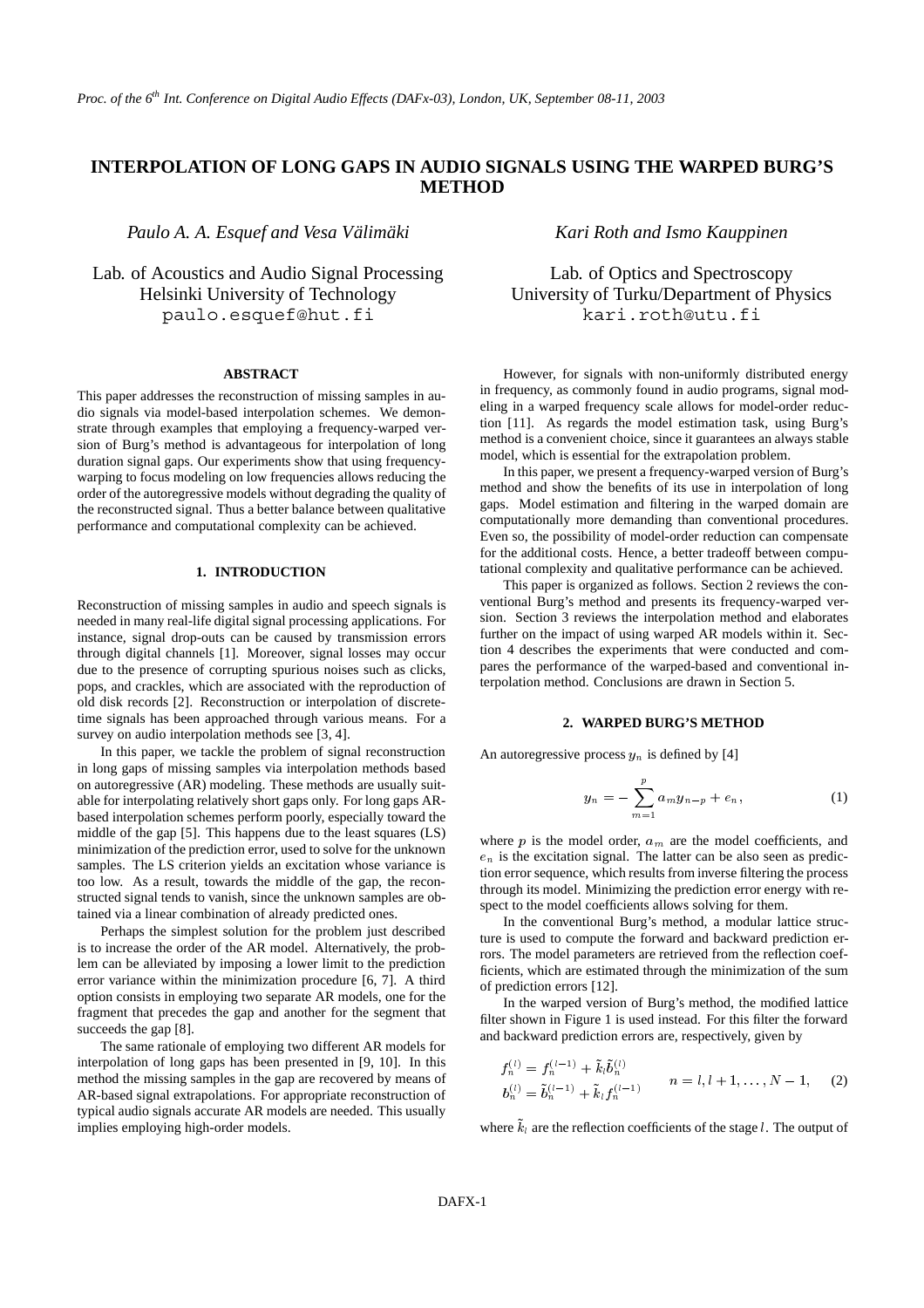

Figure 1: Warped prediction-error filter. The delay elements of the lattice structure have been replaced by first-order allpass filters.

the allpass elements at each stage  $l$  is computed via the recursion

$$
\tilde{b}_n^{(l)} = b_{n-1}^{(l-1)} - \lambda \left[ b_n^{(l-1)} - \tilde{b}_{n-1}^{(l)} \right]
$$
  
for  $n = l, l + 1, ..., N - 1$ , (3)

initialized with  $b_{i-1}^{(i)} = 0$ , being  $\lambda$  the warping factor.

After obtaining  $f_n^{(l)}$  and  $\tilde{b}_n^{(l)}$  the estimation of the reflection coefficients and the further retrieval of the AR parameters is carried out in the same way as in the conventional Burg's method. The value of the reflection coefficient  $k_l$  that minimizes the prediction error is given by

$$
\tilde{k}_{l} = \frac{-2\sum_{n=1}^{N-1} f_{n}^{(l-1)} \tilde{b}_{n}^{(l)}}{\sum_{n=1}^{N-1} \left(f_{n}^{(l-1)}\right)^{2} + \left(\tilde{b}_{n}^{(l)}\right)^{2}}.
$$
\n(4)

The warped AR-coefficients  $\tilde{a}_m$  can be calculated from the reflection coefficients  $k_l$  by the ordinary Levinson-Durbin recursion. See [12] and [13] for more details.

## **3. INTERPOLATION SCHEME**

The interpolation method used in this work follows basically the scheme presented in [10]. In such method the missing signal information within a given gap is recovered by means of AR-based signal extrapolation. Here, the method is modified to cope with the use of frequency-warped AR models.

The steps of the proposed warped-based interpolation method are summarized below and illustrated in Figure 2.

- 1. Estimate an AR model for the segment that precedes the gap using the warped Burg's method (see Section 2), with an appropriate value for the warping parameter  $\lambda$ .
- 2. Forward extrapolate the signal across the gap by exciting the frequency warped AR model with a zero-padded excitation. The implementation of the warped extrapolation is described in Section 3.2.
- 3. Repeat the previous two items for the signal segment that succeeds the gap. In this case, a backward signal extrapolation is used instead.
- 4. Cross-fade the two extrapolated sequences in order to obtain the reconstructed signal.

The window used in the cross-fading is defined by [10]

$$
w(n) = \begin{cases} 1 - \frac{1}{2} (2u(n))^{\alpha}, & u(n) \le \frac{1}{2} \\ \frac{1}{2} (2 - 2u(n))^{\alpha}, & u(n) > \frac{1}{2} \end{cases},
$$
(5)



Figure 2: Steps of the interpolation scheme. The reconstructed sequence is obtained by summing the windowed ( $\alpha = 3$ ) forwardand backward-extrapolated sequences within the gap (delimited between the vertical lines).

where  $u(n) = (n - n_s)/(n_e - n_s)$ , with  $n_s$  and  $n_e$  being, respectively, the indices of the beginning and end of the gap. The steepness of the window's roll-off is adjusted via parameter  $\alpha^1$ . For instance, a linear slope down is attained with  $\alpha = 1$  whereas a step-like transition is obtainable with  $\alpha \to \infty$ . Cross-fading is carried out by multiplying the forward-extrapolated sequence by  $w(n)$  and the backward-extrapolated sequence by  $1 - w(n)$ .

## **3.1. Model Estimation**

The length of the fragments (immediately before and after the gap) upon which the AR models are estimated should comply with the usual assumptions on the stationarity of the signal involved. Typically, wide sense stationarity for audio signals is acceptable within short-term segments whose duration may range from 20 to 50 ms. These limits restrict also the maximum order of the AR model that can be attributed to a given segment. As a rule of thumb, the length (in samples) of the signal upon which the model is es-

 $\alpha = 3$  is employed in all simulations of this work.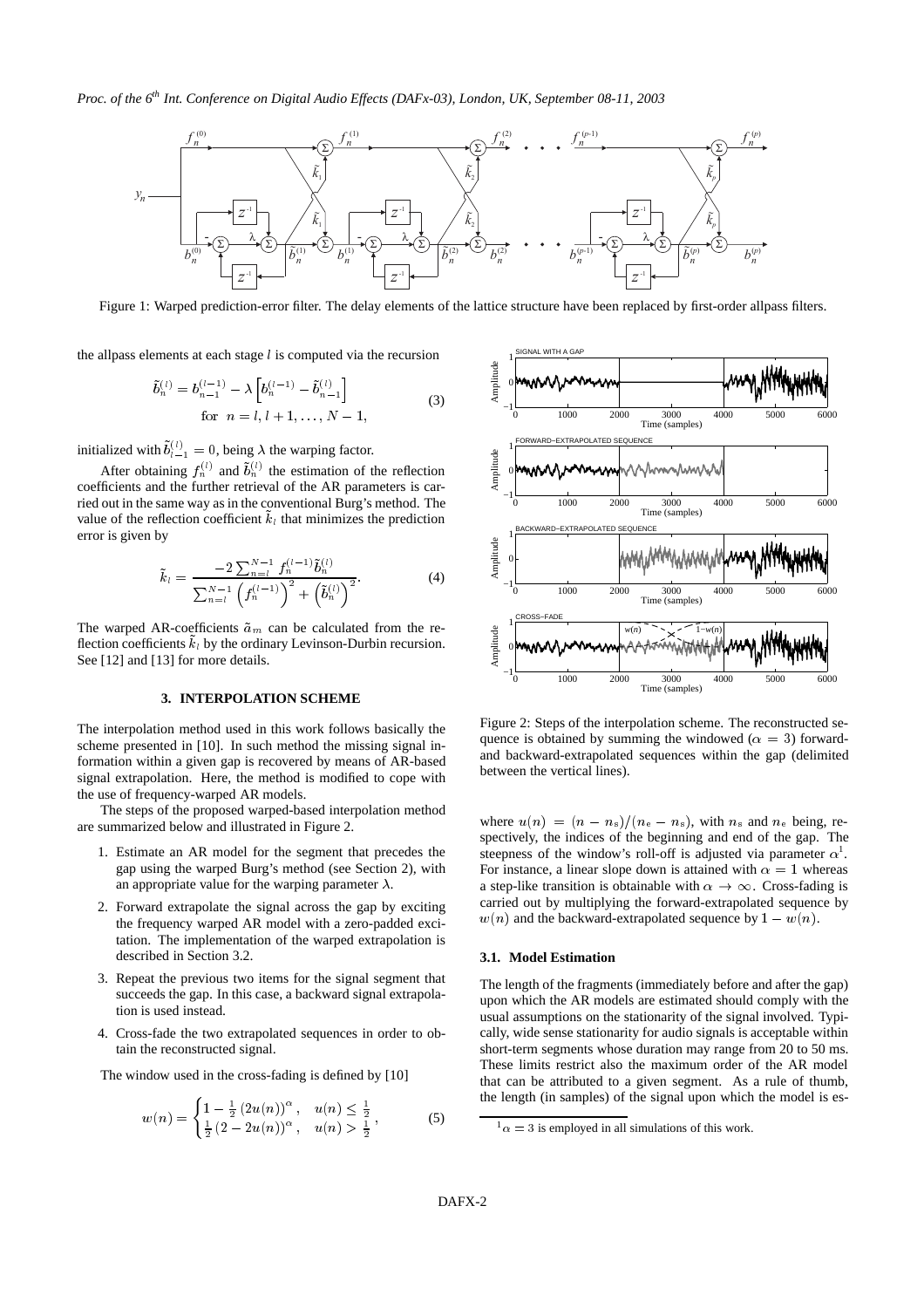timated should be at least twice as long as the model order. In frequency-warped AR modeling using longer segments is recommendable.

#### **3.2. Signal Extrapolation**

The forward extrapolation can be simply carried out by inverse filtering the modeled fragment, appending as many zeros to the resulting excitation as the length (in samples) of the gap to fulfill, and exciting the model with this zero-padded excitation. The inverse filtering and the following resynthesis procedure have to be performed using warped filters [11]. Similarly, the backward extrapolation can be straightforwardly accomplished by appropriate time-reversals of the segments involved in the task.

Signal extrapolation is performed via all-pole synthesis filters in both the conventional and the warped-based interpolation methods. For the latter a warped IIR filter structure has to be employed.

#### *3.2.1. Implementation of the Warped Filters*

Frequency-warped filter structures can be designed by replacing the unit delays with first-order allpass filters. In  $z$ -domain the transfer function of an all-pole warped filter is given by

$$
H(z) = \frac{1}{\sum_{m=1}^{p} \tilde{a}_m \left\{ D(z) \right\}^m},\tag{6}
$$

where

$$
D(z) = \frac{z^{-1} - \lambda}{1 - \lambda z^{-1}}, \quad \text{with } -1 < \lambda < 1,
$$
 (7)

is the transfer function of the first-order allpass filter.

Replacing the unit delays with first-order allpass filters renders warped IIR filters unrealizable. This is due to the presence of delay-free loops in the filter structure [11, 14]. Realizable warped IIR filters can be achieved by moving the taps into the allpass filter elements, as seen in the structure depicted in Figure 3 [14]. This resource introduces an additional tap and also requires re-computing the tap coefficients. The new  $\sigma_l$  coefficients can be obtained from the warped AR-coefficients  $\tilde{a}_m$  via the following recursion

$$
\sigma_{p+1} = \lambda \frac{\tilde{a}_p}{\tilde{a}_0}
$$
\n
$$
\sigma_l = \lambda \frac{\tilde{a}_{l-1}}{\tilde{a}_0} + (1 - \lambda^2) \sum_{m=l}^p (-\lambda)^{m-l} \frac{\tilde{a}_m}{\tilde{a}_0}
$$
\n
$$
= \frac{\tilde{a}_l}{\tilde{a}_0} + \lambda \left[ \frac{\tilde{a}_{l-1}}{\tilde{a}_0} - \sigma_{l+1} \right] \quad \text{for } l = p, p-1, \dots, 2
$$
\n
$$
\sigma_1 = \sum_{m=1}^p (-\lambda)^{m-1} \frac{\tilde{a}_m}{\tilde{a}_0}.
$$
\n(8)

The gain factor  $\chi$  is

$$
\chi = -\sum_{m=1}^{p} (-\lambda)^m \frac{\tilde{a}_m}{\tilde{a}_0}.
$$
 (9)

The inverse filtering scheme that yields the excitations for the synthesis filters is carried out via warped FIR filters. However, implementing these filters is a straightforward task, since replacing the unit delays with allpass filter elements does not imply delayfree loops in the filter structure. For more details see [11] and [14].



Figure 3: Warped IIR filter. The unit-delay elements of the IIR filter structure have been replaced by allpass filters and the taps have been placed so that there are no delay-free loops in the structure.

#### **3.3. Computational Complexity**

The computational complexity of the warped-based interpolation method is of the same order of magnitude as that of the conventional scheme. For a given processing setup, i.e., model order, number of samples used to compute the model, and length of the gap to interpolate, the warped-based method is about 77% more expensive than the conventional procedure. Alone, the estimation of the warped AR model accounts for 33% of the cost increase. The remaining extra costs come from employing warped filters to carry out signal extrapolation. Thus, if one wants to compare both interpolation methods at same cost levels, a fair choice is to set the orders of the AR models used in the conventional method approximately 1.77 times higher than in the warped-based scheme.

#### **3.4. Case Study**

We first demonstrate the benefits of using the warped-based interpolation method via a case study that features a low-pitch piano tone (sampled at 44.1 kHz). A gap of 2000 samples is artificially created in the signal and reconstruction is carried out via the proposed interpolation method under different parameter setups. From the results, which are summarized in Figure 4, we observe a satisfactory signal reconstruction when using conventional AR models ( $\lambda = 0.0$ ) of order  $p = 1000$ . Conversely, the vanishing effect becomes clear when the order is reduced to  $p = 100$ . However, using warped AR models of this very same order may yield better results. For example, by setting  $\lambda = 0.8$ , which focus the modeling on the low frequencies, the energy of the reconstructed signal at low frequencies is preserved. This is preferable perceptually over a mute.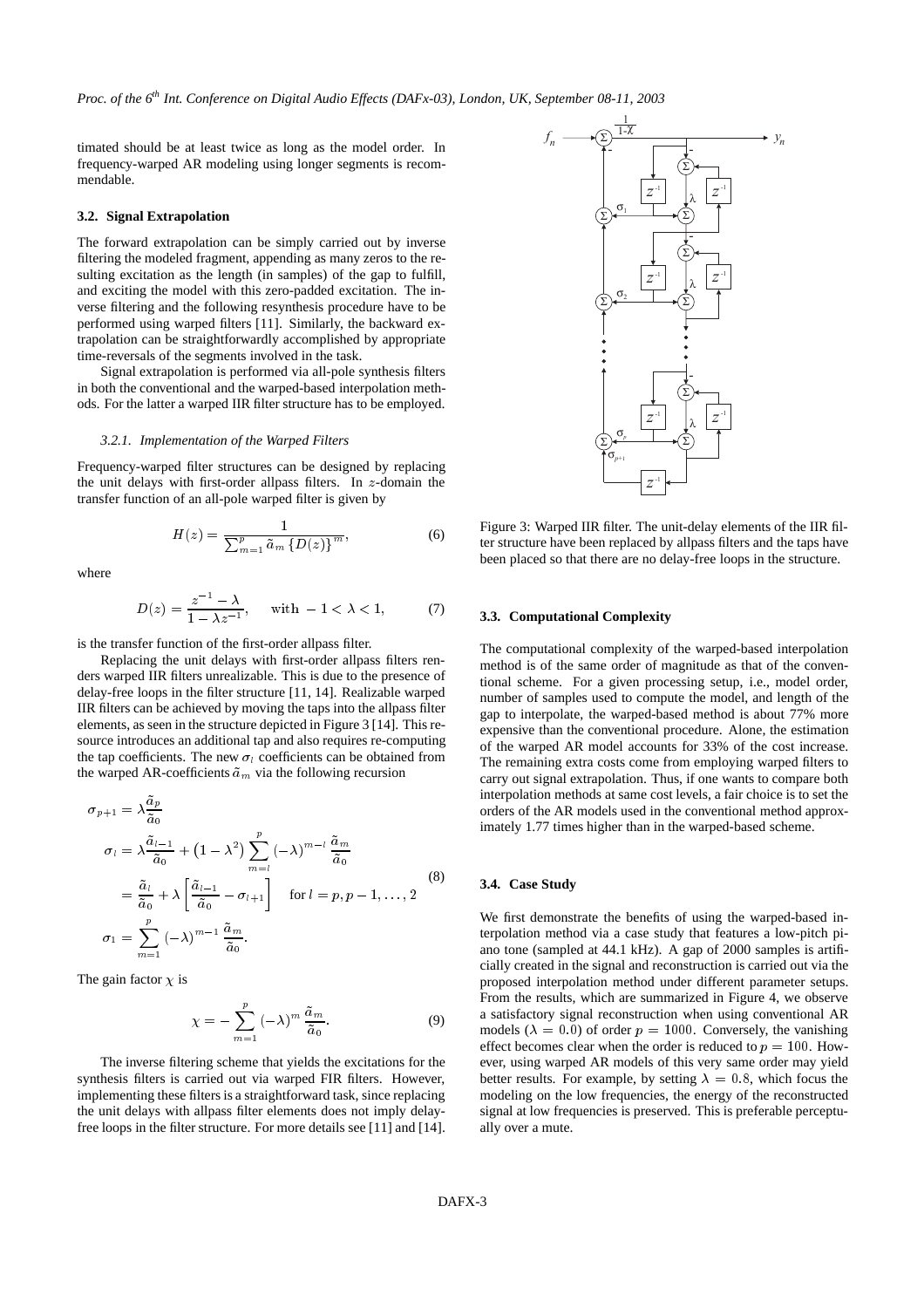

Figure 4: Reconstruction performance under several parameter setups. The gap of 2000 samples lies between the vertical lines.

#### **4. EXPERIMENTAL RESULTS**

In this section, the performance of the interpolation methods is assessed by means of objective measures. In order to do so we work on a set of four test signals that covers different music styles. Moreover, each signal is artificially degraded, allowing a reference for comparisons against different restored versions. In the sequel we describe the chosen test signals, the degradation mechanism, and the restoration procedure.

#### **4.1. Test Signals**

All test signals used in this work are monaural signals sampled at 44.1 kHz. A brief description of the test signals is given below. Most of the signals lasts about 15 s, except for the signal **Piano**, which lasts about 3 s only.

- 1. **Piano:** An isolated low-pitch piano tone.
- 2. **Classic:** An excerpt of classical orchestral music.
- 3. **Pop:** A fragment of Finnish pop music.
- 4. **Singing:** Singing *a capella* (Tom's diner sung by S. Vega).

#### **4.2. Degradation Mechanism**

The degradation procedure consisted in creating gaps (zeroing) of 2000 samples in the signal at periodical instants. The beginnings of successive gaps are placed 50000 samples apart from each other. This gives more than enough samples before and after the gap to estimate the AR models. Moreover, by forcing periodical gaps each signal will be corrupted with several gaps. These gaps are likely to occur in regions with different time-frequency characteristics. Thus, the interpolation method can be more thoroughly evaluated.

As regards the length of the gaps, the choice for 2000 samples is arbitrary. However, it is supported by the commonly accepted assumptions on the wide sense stationarity within short-term (20 to 50 ms) segments of audio signals [4]. We wanted to have gaps that would be hard to fulfill through a reconstruction method based on a single AR model. Therefore, the length of gap is set near the upper limit at which short-term stationarity is still considered valid.

#### **4.3. Restoration Setups**

Signal reconstruction of the missing samples was performed via the interpolation method described in Section 3. Both the conventional Burg's method and its warped version were employed for the model estimation task. In all cases, the length of the frames upon

which the model is estimated was fixed to 2000 samples, which correspond to about 45 ms @ 44.1 kHz sample-rate. Moreover, the length of the gaps is fixed to 2000 samples. This leaves us with only two processing parameters to deal with: the order of the AR models p and the value of the warping factor  $\lambda$ .

Several processing parameter setups were tested for restoring the degraded test signals. More specifically, for the warped-based interpolation method, the orders of the AR models were restricted to  $p \in \{100, 325, 565\}$ . For each model order, the value of the warping factor was set to  $\lambda \in \{0.0, 0.2, 0.4, 0.5, 0.6, 0.7, 0.8,$ . In addition, signal restoration was carried out via the conventional method using model orders  $p \in \{177, 575, 1000\}.$ These values of  $p$  assure that the computational cost of the conventional method is leveled with that of the warped-based scheme for  $p \in \{100, 325, 565\}$ , respectively (see Section 3.3).

## **4.4. Objective Evaluation**

Objective evaluation of the quality of the restored signals was conducted by computing their signal-to-noise ratio (SNR) and the Perceptual Audio Quality Measure (PAQM) [15, 16] with respect to the reference test signals.

#### *4.4.1. Signal-to-Noise Ratio*

Although perceptually naive, the SNR is the most trivial option to assess the performance of the interpolation method. In this case, the reconstruction error (original  $-$  reconstructed) is taken as the noise component. Here, we measured the SNR only within the reconstructed portions. The obtained results are depicted in Figure 5.

Except for the results associated with the signal **Singing**, we verify that, for the conventional method, increasing the model order leads to reconstructed signals with higher SNRs. Moreover, for low model orders the warped-based scheme yields a better balance between cost and performance. For example, the SNRs attained by the warped-based method with model order  $p = 100$ and  $0.6 \leq \lambda \leq 0.9$  surpass those of the (as costly) conventional scheme with  $p = 177$ . Similarly, the setups  $p = 325$  and  $0.4 \leq \lambda \leq 0.7$  are more advantageous than the equivalently expensive conventional method with order  $p = 575$ .

However, the warped method with  $p = 565$  performs, in general, poorer than the equivalently costly conventional algorithm with order  $p = 1000$ . The sole exception occurs for the signal **Pop** with  $p = 565$  and  $\lambda = 0.6$ , whose SNR is the highest.

As for the effect of the value of  $\lambda$  on the performance, there seems to be an intriguing dependence on the model order, as observed from the curves shown in Figure 5. Note that the values of  $\lambda$  that yield the highest SNRs tend to decrease as the order of the warped model increases.

Finally, a the strange SNRs of the restored versions of the signal **Singing** may reside on the intrinsic nature of the fragment, which contains several short pauses (or silent regions). For instance, a critical situation would be a gap starting right after the end of an utterance followed by a pause. In this case, the interpolation algorithm will unnecessarily prolong the segment. Of course, such mis-processing decreases the SNR of the restored version. Moreover, the higher the model order, the more prolonged the segment will be, and consequently, the lower the final SNR. However, inadvertently prolonging some segments may be harmless in perceptual terms. This motivates the use of objective measures that take psychoacoustic phenomena into consideration.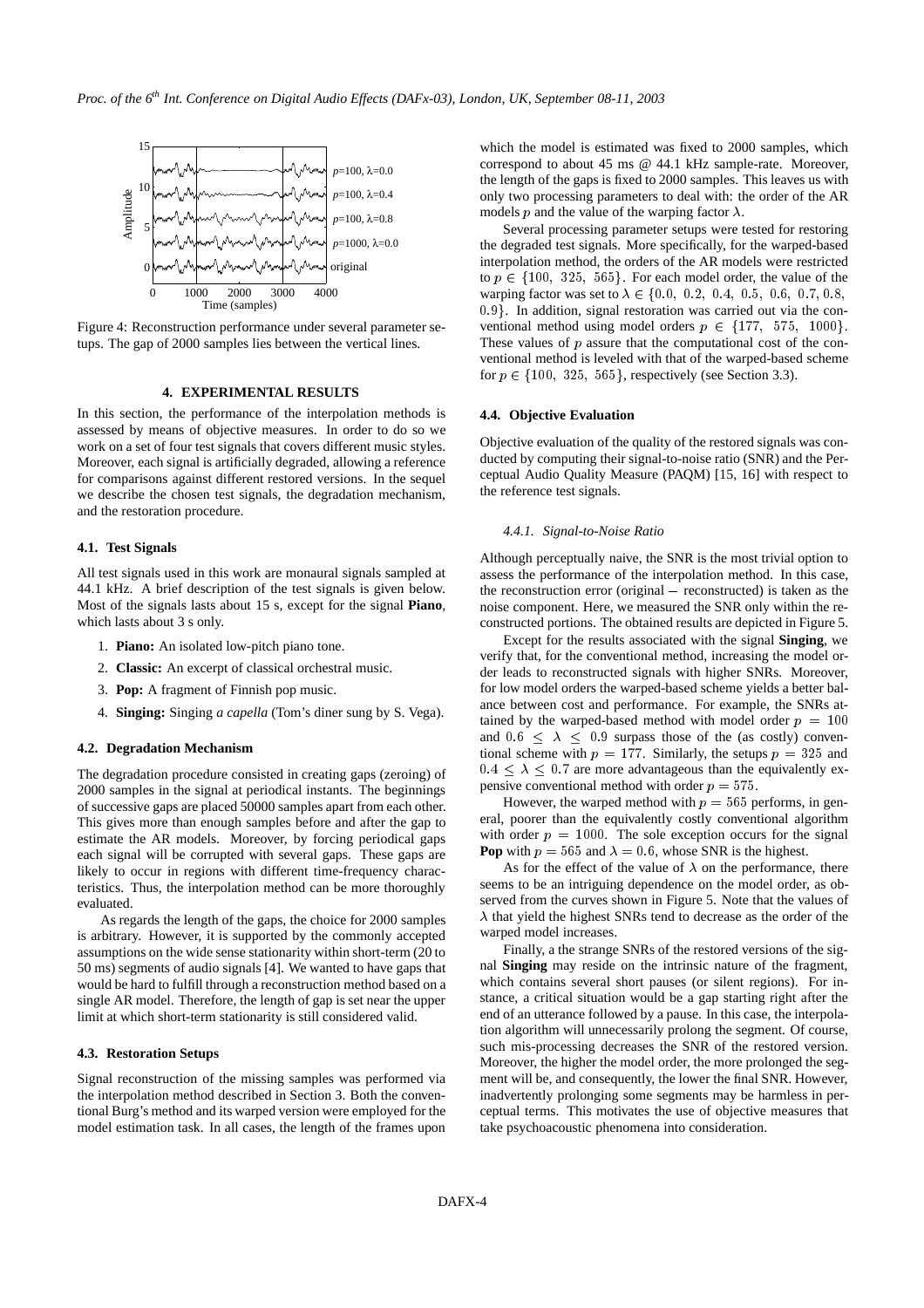

Figure 5: Average SNR of the interpolated signals under several parameter setups. Solid lines are the SNR of the restored signals as function of  $\lambda$ , for the indicated model orders. Dashed lines show the SNR of the signals when restored via the conventional method with the indicated model orders (at the end of the line on the right). The SNR of the corrupted signal is also shown (gaps).

#### *4.4.2. Perceptual Audio Quality Measure*

A more realistic way of evaluating the performance of the interpolation method is through the Perceptual Audio Quality Measure (PAQM) of the restored signals. The PAQM is obtained by comparing the uncorrupted (reference) and a restored (processed) version of the test signal. The procedure consists in segmenting both signals in short frames and computing the internal ear representation for each signal frame. Then, a cognitive model compares these representations and outputs the PAQM, which indicates an overall dissimilarity index. Thus, the closer to zero the PAQM, the more similar to the reference the processed signal is.

The PAQMs associated with the restored versions of the test signals were measured. Differently from the average SNR, which is measured only within the restored portions of the signal, the PAQM is computed along the whole extension of the signal. The results are plotted in Figure 6.

The PAQM curves corroborate some conclusions drawn from the SNR measures. It is clear that, at low model orders, there are values of  $\lambda$  for which the warped-based interpolation method is more advantageous. More specifically, choosing  $p = 100$  and  $0.4 \leq \lambda \leq 0.7$  yields better results than the conventional method with  $p = 177$  (that costs the same). It is also worth noting that the performance gains indicated by the PAQMs are less significant than those shown in the SNRs.

Similarly, the warped-based scheme under setups  $p = 325$ and  $0.5 \leq \lambda \leq 0.8$  is more advantageous than the equivalently expensive conventional method with order  $p = 575$ . The situation is different, however, when employing higher model orders. For instance, the performance of the warped-based scheme for  $p =$  $565$  is at best equivalent to that of the conventional method with  $p = 1000$ , e.g., signals **Classic** and **Pop** with  $\lambda = 0.5$ .

In agreement with the SNR curves, the optimum values of  $\lambda$ for which the lowest PAQMs are achieved tend to decrease as the model order increases. On the other hand, the PAQMs associated with the signal **Singing** are more coherent than the corresponding SNRs. According to the PAQMs, the performance improves as the model order increases.

## **4.5. Discussion**

Both the SNR and the PAQM results indicate that the warpedbased interpolation method is advantageous when adopting loworder models. A remaining question concerns the perceptual salience of the achieved gains in performance. In other words, one may wonder whether the mutes are still heard in the restored signals, despite of their higher SNRs or lower PAQMs. Answering this question would require conducting extensive listening tests.

## **5. CONCLUSIONS**

This paper presented a model-based signal interpolation scheme that employs AR models computed via a frequency-warped version of Burg's method. The warped-based method is computationally more expensive than the conventional scheme. For the same model order the increase in the number of floating-point operations lies around 77%.

The interpolation method was applied to signal reconstruction within long gaps of missing samples. In particular, the effect of the model order and warping parameter on the results was verified. Moreover, the interpolation performance of both the conventional and warped-based methods was evaluated. In order to assure fair comparisons the model orders were adjusted as to equalize their computational load.

Experiments were conducted on a set of four test signals with distinct sonic characteristics. Performance assessment was carried out by means of objective measures taken over the restored versions of the test signals. More specifically, the signal-to-noise ratio (SNR) and the Perceptual Audio Quality Measure (PAQM) were employed. In both cases the obtained results show that, in general and for lower model orders, the warped-based scheme is more advantageous. However, for high model orders (within the range